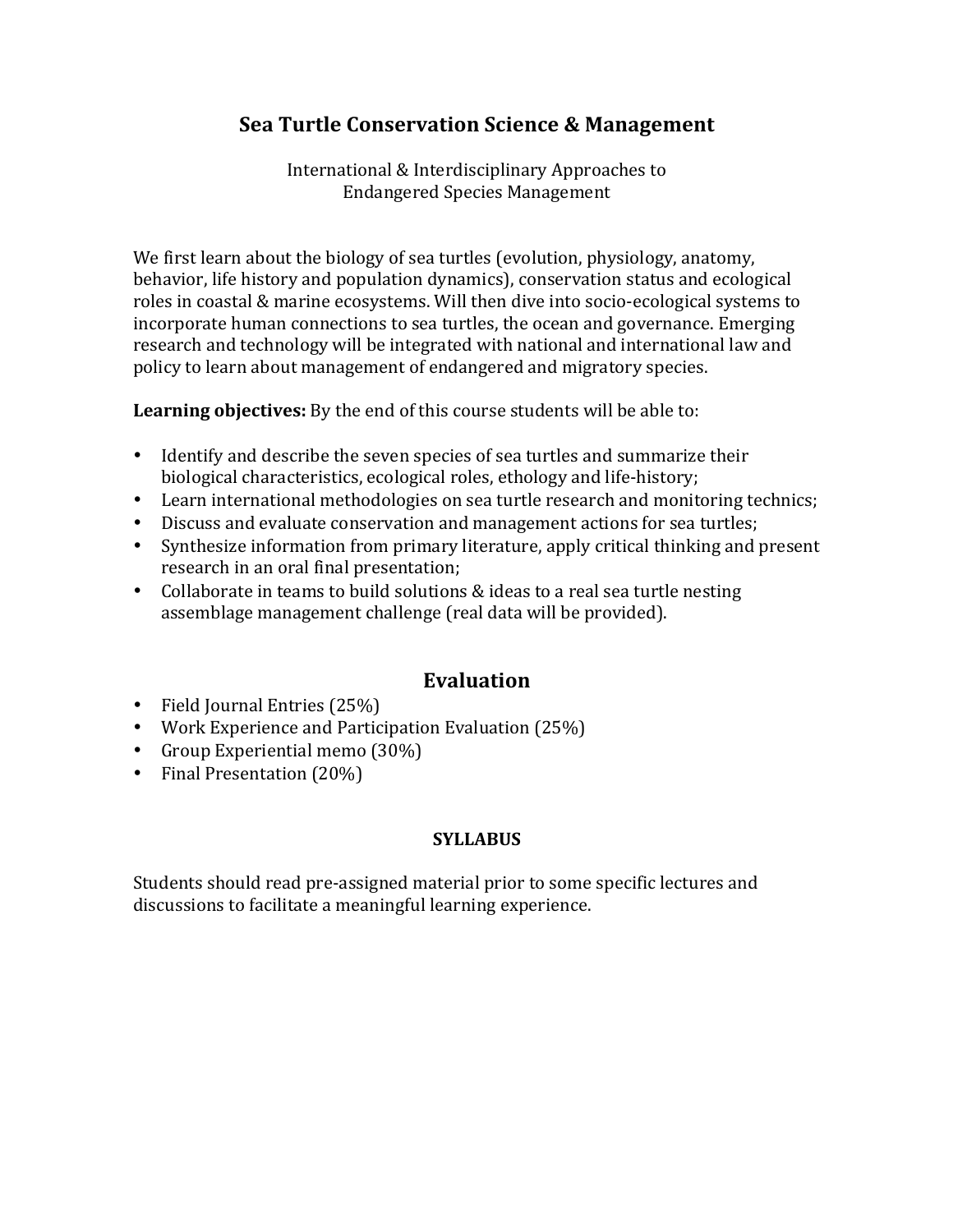| <b>Week</b>        | Wednesday                                                                                                                                                  | Friday                                                                                                          |
|--------------------|------------------------------------------------------------------------------------------------------------------------------------------------------------|-----------------------------------------------------------------------------------------------------------------|
| 1                  | Lecture 1: Introduction to Class + Syllabus.                                                                                                               | Lecture 2: Life cycle, reproduction, behavior                                                                   |
|                    |                                                                                                                                                            | and sea turtle species identification.                                                                          |
|                    | Sea Turtle evolution, biology, physiology and                                                                                                              |                                                                                                                 |
|                    | ecological roles. Understanding their unique                                                                                                               |                                                                                                                 |
|                    | characteristics and resilient capacity that help                                                                                                           |                                                                                                                 |
|                    | them survive previous mass extinctions.                                                                                                                    |                                                                                                                 |
| Some<br>References | Musick, J. A., Lutz, P. L., & Wyneken, J. (1999). The<br>biology of sea turtles I. CRC Press.                                                              | Spotila, J. R. (2004). Sea turtles: a complete guide to their<br>biology, behavior, and conservation. JHU Press |
|                    | Plotkin, P. T. (Ed.). (2007). Biology and conservation of<br>ridley sea turtles. JHU Press.                                                                | Lutz, P. L., Musick, J. A., & Wyneken, J. (2002). The Biology<br>of Sea Turtles, Volume II. CRC press.          |
|                    |                                                                                                                                                            |                                                                                                                 |
| $\overline{2}$     | Lecture 3. International protocols for sea<br>turtle monitoring, research technics and the                                                                 | Lecture 4. Sea Turtle Temperature Sex<br>Determination and Hatchery Management                                  |
|                    | role of modern technology. We will be                                                                                                                      | Strategies, including head-start programs and                                                                   |
|                    | collecting our own field data on nesting                                                                                                                   | their potential role in the effect of Climate                                                                   |
|                    | females at both, solitary and a mass-nesting                                                                                                               | Change Temperature Changes.                                                                                     |
|                    | event.                                                                                                                                                     |                                                                                                                 |
|                    |                                                                                                                                                            |                                                                                                                 |
| Some<br>References | Eckert, K. L., Bjorndal, K. A., Abreu-Grobois, F. A., &<br>Donnelly, M. (1999). Research and management<br>techniques for the conservation of sea turtles. | By invited Speaker: MSc. Florence Wen. Biology<br>Department, Southeastern Louisiana University.                |
|                    | Hays, G. C., & Hawkes, L. A. (2018). Satellite Tracking<br>Sea turtles: opportunities and challenges to address                                            |                                                                                                                 |
|                    | key questions. Frontiers in Marine Science, 5, 432                                                                                                         |                                                                                                                 |
| 3                  | Lecture 5. Community Base Conservation. A                                                                                                                  | Lecture 6. Tourism and the Local management                                                                     |
|                    | case study analysis to explore the linkages                                                                                                                | of natural sources: Using international case                                                                    |
|                    | between local communities and sea turtles                                                                                                                  | studies to analyze extractive and non-                                                                          |
|                    | (using our current location example).                                                                                                                      | extractive uses of sea turtle products and sub-<br>products Internationally                                     |
| Some               | Campbell, L. M., Haalboom, B. J., & Trow, J. (2007).<br>Sustainability of community-based conservation: sea                                                | 2. Troeng, S., & Drews, C. (2004). Money talks:<br>economic aspects of marine turtle use and                    |
| References         | turtle egg harvesting in Ostional (Costa Rica) ten years<br>later. Environmental conservation, 34(2), 122-131.                                             | conservation. Pp                                                                                                |
|                    |                                                                                                                                                            |                                                                                                                 |
|                    |                                                                                                                                                            |                                                                                                                 |
|                    |                                                                                                                                                            |                                                                                                                 |
|                    |                                                                                                                                                            |                                                                                                                 |
|                    |                                                                                                                                                            |                                                                                                                 |
|                    |                                                                                                                                                            |                                                                                                                 |
|                    |                                                                                                                                                            |                                                                                                                 |